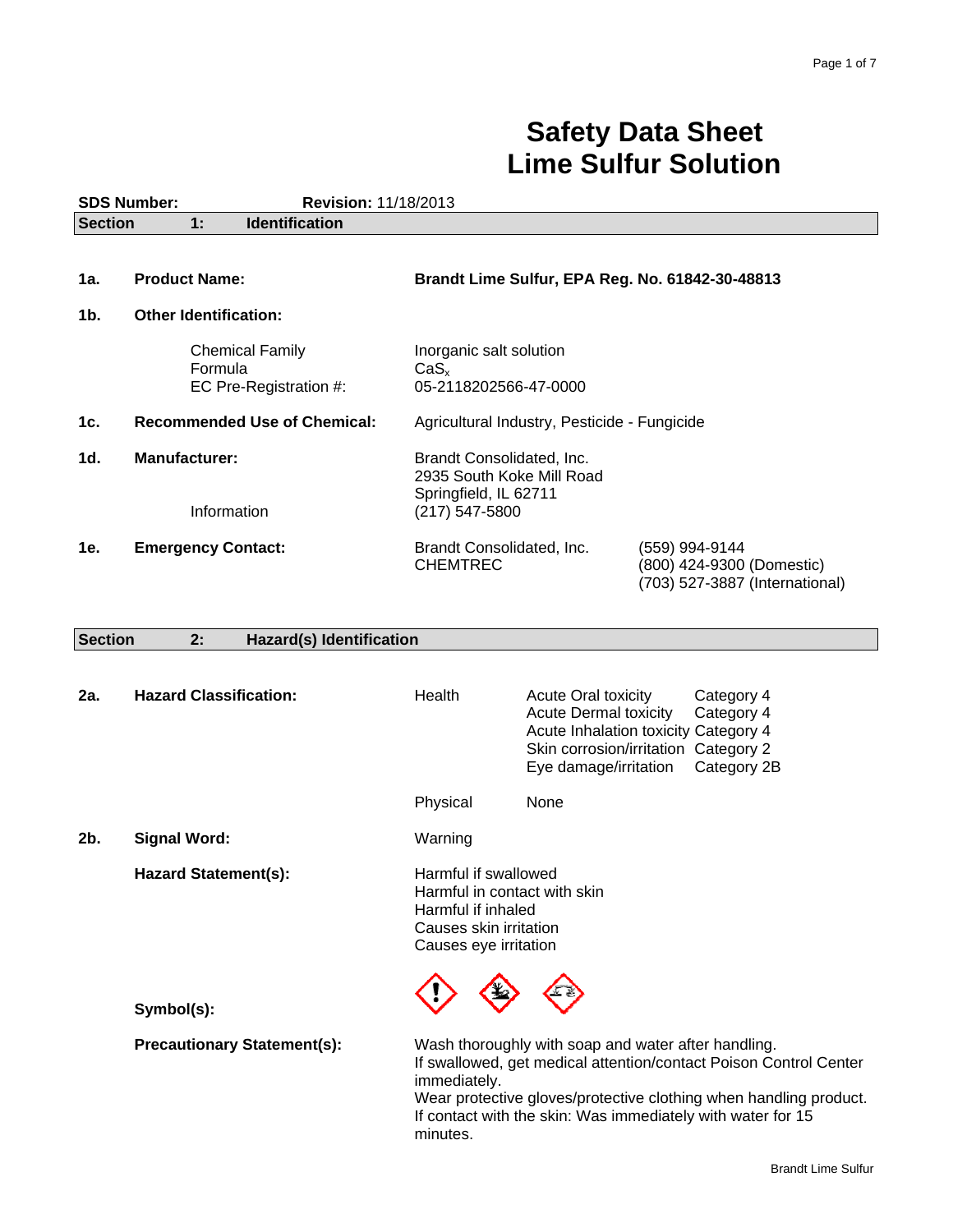Avoid breathing product vapors/mist. If inhaled: Remove person to fresh air and keep comfortable for breathing. If in eyes: Rinse cautiously with water for several minutes, Remove contact lenses, if present and easy to do so. Continue rinsing. Use/store in cool, well ventilated areas. Keep away from any sources of heat or flames. Store totes or small containers out of direct sunlight. Do not allow release to aquatic waterways. **2c. Unclassified Hazard(s):** Potential aquatic toxicity.

**2d. Unknown Toxicity Ingredient:** None

# **Section 3: COMPOSITION/ INFORMATION ON INGREDIENTS**

**3.1 Chemical Ingredients** (See Section 8 for exposure guidelines)

| <b>Chemical</b>                       | <b>Synonym Common Name</b>   | <b>CAS No.</b> | <b>EINECS No.</b> | % by Wt.    |
|---------------------------------------|------------------------------|----------------|-------------------|-------------|
| Calcium polysulfide, CaS <sub>x</sub> | Lime sulfur, calcium sulfide | 1344-81-6      | 215-709-2         | $24 - 29$   |
| Water                                 | Water                        | 7732-18-5      | 231-791-2         | Remaining % |

#### **Section 4: FIRST AID MEASURES**

# **4.1 Symptoms/Effects:**

:

- Acute: Eye contact may cause eye irritation. Repeated or prolonged skin contact may cause skin irritation. Ingestion may irritate the gastrointestinal tract.
- Chronic: No known chronic effects.
- **4.2 Eyes:** Immediately flush with large quantities of water for 15 minutes. Hold eyelids apart during irrigation to insure thorough flushing of the entire area of the eye and lids. Obtain medical attention if irritation occurs.
- **4.3 Skin:** Immediately flush with large quantities of water. Remove contaminated clothing under a safety shower. Obtain medical attention if irritation occurs.
- **4.4 Ingestion:** If victim is conscious, give 2 to 4 glasses of water and induce vomiting by touching finger to back of throat. Obtain medical attention.
- **4.5 Inhalation:** Remove victim from contaminated atmosphere. If breathing is labored, administer oxygen. If breathing has ceased, clear airway and start mouth to mouth resuscitation. If heart has stopped beating, external heart massage should be applied. Obtain medical attention.

#### **Section 5: FIRE FIGHTING MEASURES**

**5.1 Flammable Properties:** (See Section 9, for additional flammable properties) NFPA: Health – 2 Flammability – 0 Reactivity - 0

Heating this product will evolve hydrogen sulfide vapors.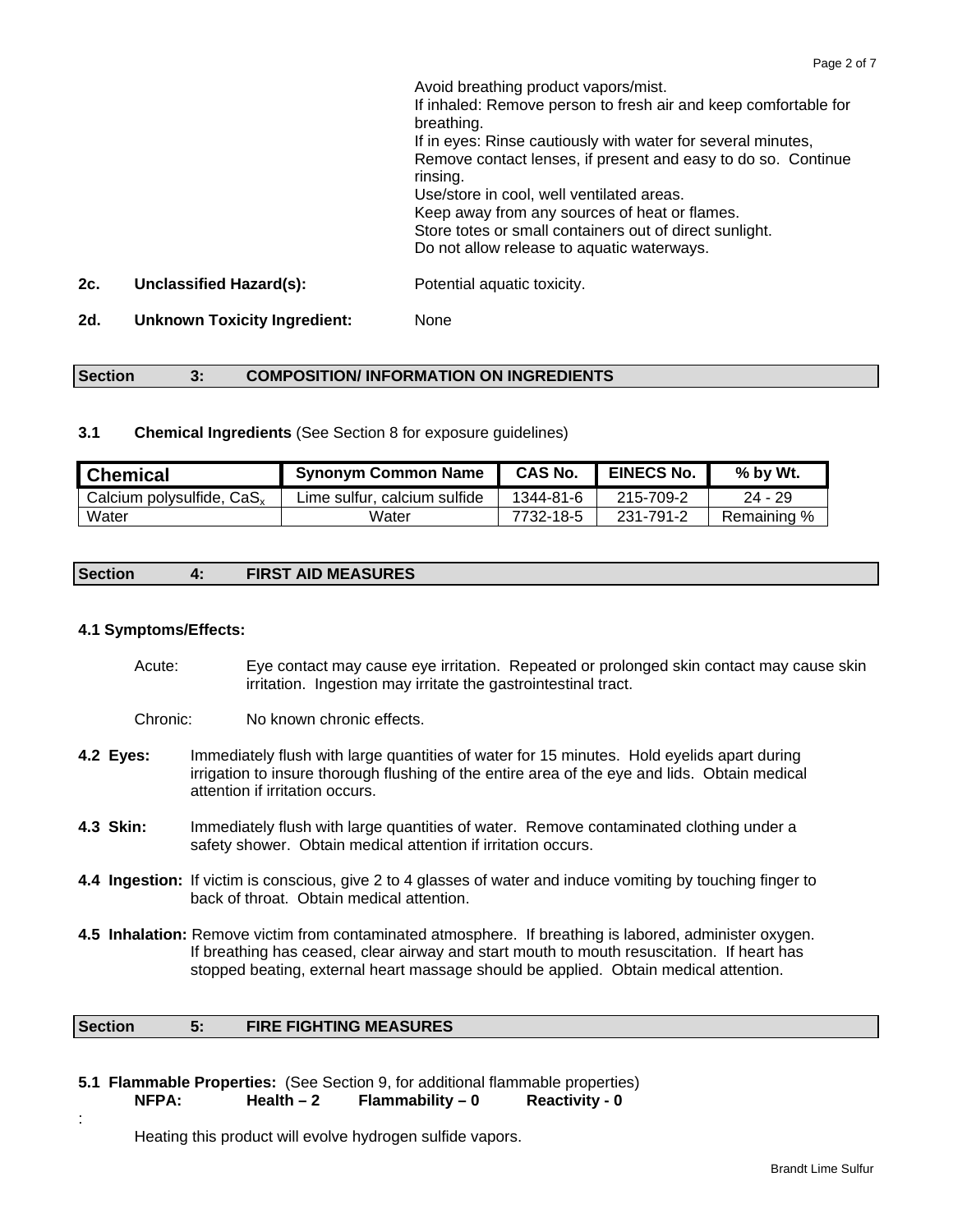#### **5.2 Extinguishing Media:**

- **5.2.1 Suitable Extinguishing Media:** Not flammable, use media suitable for combustibles involved in fire.
- **5.2.2 Unsuitable Extinguishing Media:** Not applicable.

#### **5.3 Protection of Firefighters:**

**5.3.1: Specific hazards arising from the chemical:**

| <b>Physical hazards:</b>                                                                                                                                                | Heating (flames) of closed or sealed containers may cause violent rupture of<br>container due to thermal expansion of compressed gases. |  |  |
|-------------------------------------------------------------------------------------------------------------------------------------------------------------------------|-----------------------------------------------------------------------------------------------------------------------------------------|--|--|
| <b>Chemical hazards:</b>                                                                                                                                                | Heating causes release of hydrogen sulfide vapors. Vapors are irritating to eyes,<br>skin and respiratory tract.                        |  |  |
| 5.3.2: Protective equipment and precautions for firefighters: Firefighters should wear self-<br>contained breathing apparatus and full fire-fighting turnout gear. Keep |                                                                                                                                         |  |  |

containers/storage vessels in fire area cooled with water spray.

# **Section 6: ACCIDENTAL RELEASE MEASURES**

#### **6.1 Personal Precautions:**

Use personal protective equipment specified in Section 8. Isolate the release area and deny entry to unnecessary, unprotected and untrained personnel.

#### **6.2 Environmental Precautions:**

Keep out of "waters of the US" because of potential aquatic toxicity (See Section 12).

# **6.3 Methods of Containment:**

| <b>Small release:</b> | Confine and absorb small releases on sand, earth or other inert absorbent.                                                                                             |
|-----------------------|------------------------------------------------------------------------------------------------------------------------------------------------------------------------|
| Large release:        | Shut off release if safe to do so. Dike spill area with earth, sand or other inert<br>absorbent to prevent runoff into surface waterways (potential aquatic toxicity). |

#### **6.4 Method for Cleanup:**

| <b>Small release:</b> | For small areas shovel up absorbed material and place in drums for disposal as a<br>chemical waste.                           |
|-----------------------|-------------------------------------------------------------------------------------------------------------------------------|
| Large release:        | Recover as much of the spilled product using portable pump and hoses.<br>Treat remaining material as a small release (above). |

#### **Section 7: HANDLING and STORAGE**

**7.1 Handling:** Avoid contact with eyes. Use only in a well ventilated area. Wash thoroughly after handling. Avoid prolonged or repeated breathing of vapors. Avoid prolonged or repeated contact with the skin.

**7.2 Storage:** Store in well ventilated areas. Do not store combustibles in the area of storage vessels. Keep away from any sources of heat or flame. Store tote and smaller containers out of direct sunlight at moderate temperatures. (See Section 10.5, for materials of construction)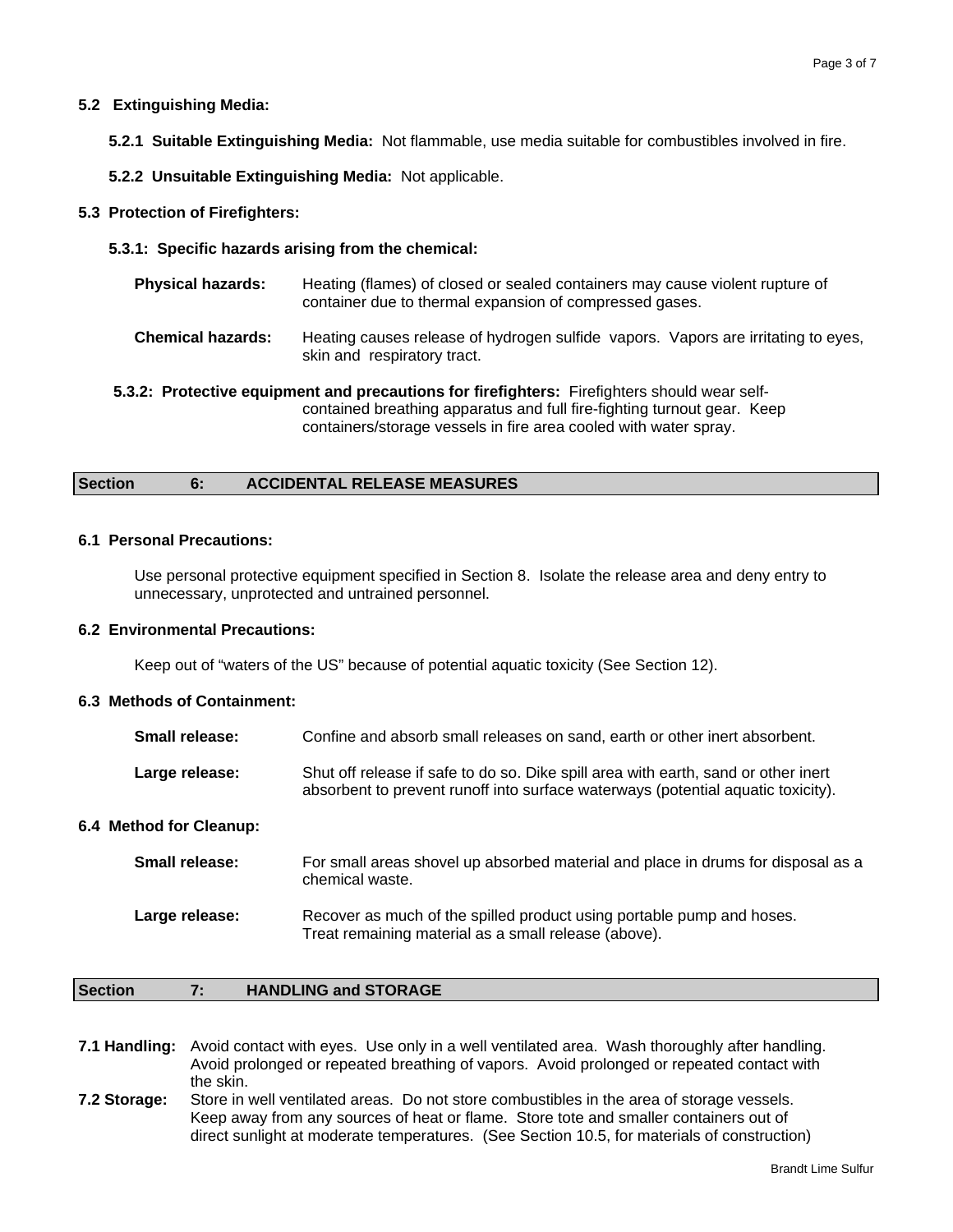#### **Section 8: EXPOSURE CONTROLS/ PERSONAL PROTECTION**

| 8.1 Exposure Guidelines: | OSHA             |             | ACGIH |                  |  |
|--------------------------|------------------|-------------|-------|------------------|--|
|                          | TWA              | <b>STEL</b> | TI V  | STEL             |  |
| Hydrogen sulfide:        | 20 ppm (ceiling) |             |       | 10 ppm (ceiling) |  |

**8.2 Engineering Controls:** Use adequate exhaust ventilation to prevent inhalation of product vapors.

#### **8.3 Personal Protective Equipment (PPE)**

- **8.3.1 Eye/Face Protection:** Chemical goggles and a full face shield.
- **8.3.2 Skin Protection:** Neoprene rubber gloves and apron should be worn to prevent repeated or prolonged contact with the liquid. Wash contaminated clothing prior to reuse.
- **8.3.3 Respiratory Protection:** Have self-contained breathing apparatus, positive pressure, MSHA/NIOSH (approved or equivalent) available in case of spillage or equipment failure.
- **8.3.4 General Hygiene Considerations:** Common good industrial hygiene practices should be followed, such as, washing thoroughly after handling and before eating or drinking.

### **Section 9: PHYSICAL and CHEMICAL PROPERTIES**

| 9.1 Appearance/State/Odor:      | Ruby-red/liquid/strong odor of rotten eggs.        |
|---------------------------------|----------------------------------------------------|
| 9.2 Odor Threshold:             | 0.13 ppm faint, but easily noticeable at 0.77 ppm. |
| $9.3$ pH:                       | $11.5 - 11.7$                                      |
| 9.4 Freezing Point:             | Not determined.                                    |
| 9.5 Boiling Point:              | Not determined.                                    |
| 9.6 Flash Point:                | Not applicable.                                    |
| 9.7 Evaporation Rate:           | Not determined.                                    |
| 9.8 Flammability:               | Not applicable.                                    |
| 9.9 Flammability Limits:        | Not applicable.                                    |
| 9.10 Vapor Pressure:            | None at ambient temperatures.                      |
| 9.11 Vapor Density:             | Not determined                                     |
| 9.12 Specific gravity:          | 1.27 (10.6 lbs/gal)                                |
| 9.13 Solubility:                | Dissolves with precipitation of elemental sulfur.  |
| 9.14 Partition Coefficient:     | Data not available.                                |
| 9.15 Auto-ignition Temperature: | Not applicable.                                    |
| 9.16 Decomposition Temperature: | Not determined.                                    |
| 9.17 Viscosity:                 | 2.95 cSt @ 20°C, 2.5 cSt @ 30°C.                   |

#### **Section 10: STABILITY and REACTIVITY**

**10.1 Reactivity:** Strong oxidizers and acids **10.2 Chemical Stability:** This is a stable product under conditions of ambient temperatures and pressure. **10.3 Possibility of hazardous reactions:** Interaction with strong oxidizers, acids or acidic materials. **10.4 Conditions to Avoid:** Interaction with strong oxidizers or acidic materials (evolution of hydrogen sulfide vapors).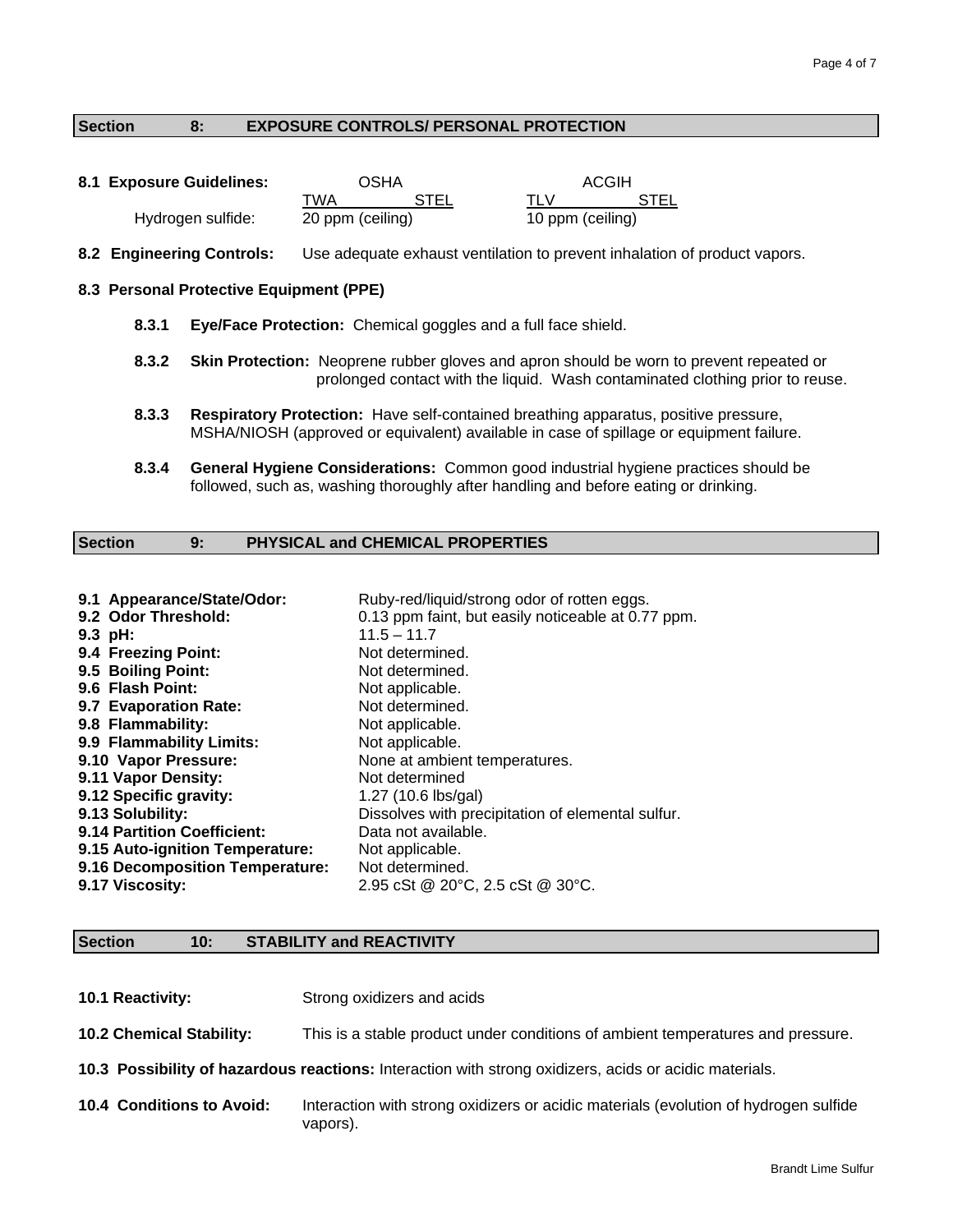**10.5 Incompatible:** Strong oxidizers can cause explosive mixtures if heated to dryness. Acids, acidic materials and dilution with water will cause the release of highly toxic hydrogen sulfide vapors.

**10.6 Hazardous Decomposition Products:** Hydrogen sulfide and oxides of sulfur.

# **Section 11: TOXICOLOGICAL INFORMATION**

| <b>11.1 Oral:</b>             | Oral Rat $LD_{50}$ : 820 mg/kg                |
|-------------------------------|-----------------------------------------------|
| 11.2 Dermal:                  | Dermal Rabbit $LD_{50}$ : > 2,000 mg/kg.      |
| 11.3 Inhalation:              | INH-Rat $LC_{50}$ : 3.6 mg/L (4 hr. exposure) |
| 11.4 Eye:                     | Data not available                            |
| 11.5 Chronic/Carcinogenicity: | Not listed in NTP, IARC or by OSHA.           |
| 11.6 Teratology:              | Data not available                            |
| 11.7 Reproduction:            | Data not available                            |
| 11.8 Mutagenicity:            | Data not available                            |

#### **Section 12: ECOLOGICAL INFORMATION**

| 12.1 Ecotoxicity:                 | Green Algae, $EC_{50}$ : 16.4 mg/l            |  |  |
|-----------------------------------|-----------------------------------------------|--|--|
|                                   | Water Flea, $EC_{50}$ : 13.7 mg/l.            |  |  |
|                                   | Bluegill, $LC_{50}$ : 52.9 mg/l.              |  |  |
|                                   | Flathead Minnow, LC <sub>50</sub> : 42.9 mg/l |  |  |
|                                   | Rainbow trout, LC <sub>50</sub> : 8.8mg/l.    |  |  |
|                                   |                                               |  |  |
| 12.2 Persistence & Degradability: | No data is available.                         |  |  |
| 12.3 Bioaccumulative potential:   | This product is not bioaccumulative.          |  |  |
| 2.4 Mobility in Soil:             | No data available.                            |  |  |
| 12.5 Other Adverse Effects:       | None                                          |  |  |

# Section 13: DISPOSAL CONSIDERATIONS

If this product as supplied becomes a waste, it should be checked for reactive sulfides prior to disposal. Consult state and local regulations for different or more restrictive disposal regulations.

# Section **14: TRANSPORT INFORMATION**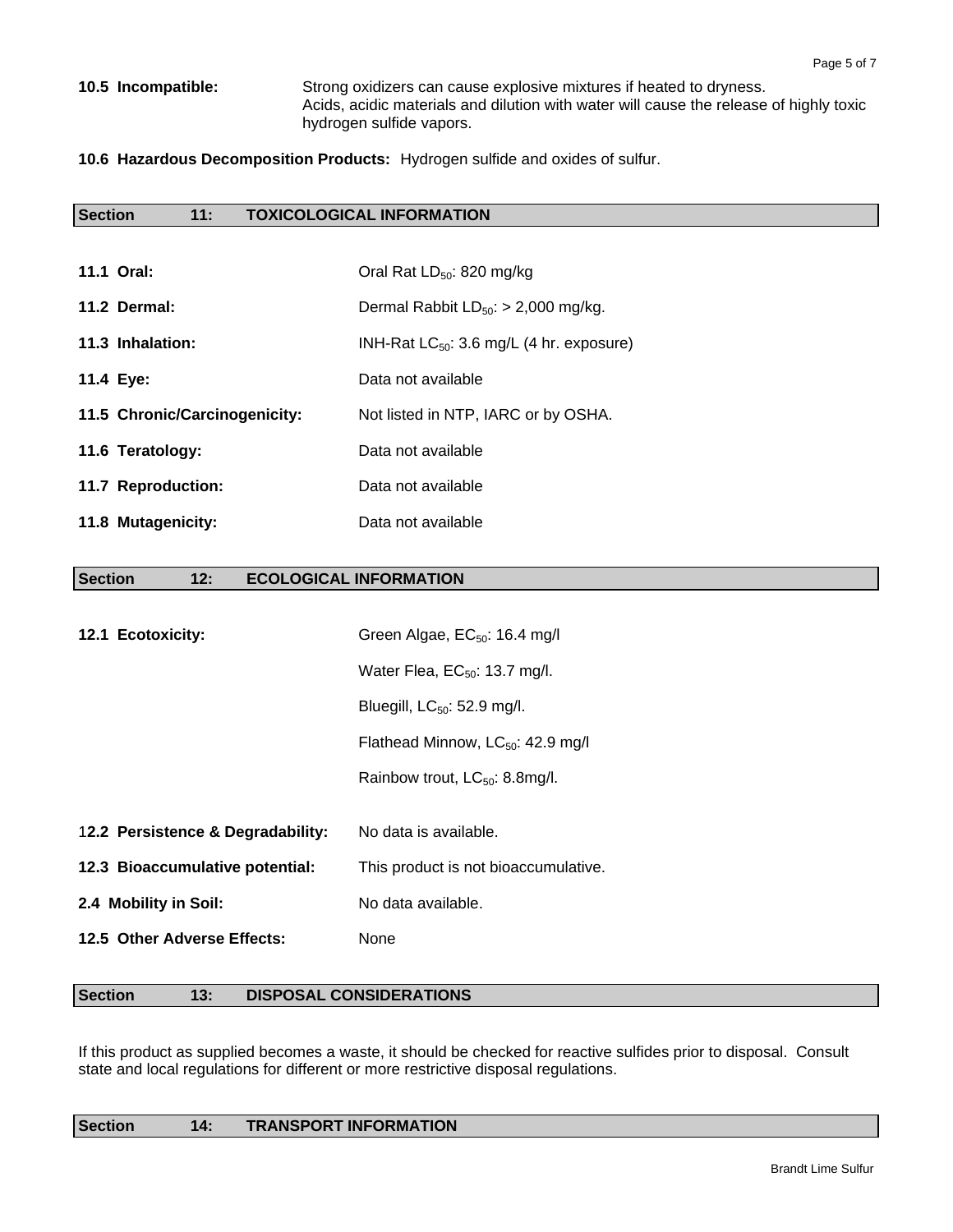**14.1 Basic Shipping Description:** 

| 14.1.1 Proper Shipping Name:<br>14.1.2 Hazard Class(s):<br>14.1.3 Identification Number:<br>14.1.4 Packing Group:<br>14.1.5 Hazardous Substance:<br>14.1.6 Marine Pollutant: | Calcium polysulfide solution (Not regulated by DOT)<br><b>NA</b><br><b>NA</b><br><b>NA</b><br><b>No</b><br><b>No</b> |
|------------------------------------------------------------------------------------------------------------------------------------------------------------------------------|----------------------------------------------------------------------------------------------------------------------|
| <b>14.2 Additional Information:</b>                                                                                                                                          |                                                                                                                      |
| 14.2.1 Other DOT Requirements:                                                                                                                                               |                                                                                                                      |
| 14.2.1.1 Reportable Quantity:<br>14.2.1.2 Placard(s):<br>14.2.1.3 Label(s):                                                                                                  | <b>No</b><br><b>NA</b><br><b>NA</b>                                                                                  |
| 14.2.2 USCG Classification:                                                                                                                                                  | Not determined.                                                                                                      |
| 14.2.3 International Transportation:                                                                                                                                         |                                                                                                                      |
| 14.2.3.1 IMO:                                                                                                                                                                | Environmentally hazardous substance, liquid, n.o.s.<br>(calcium polysulfide)                                         |
| 14.2.3.2 IATA:                                                                                                                                                               | Non-hazardous under IATA regulations.                                                                                |
| 14.2.3.3 TDG (Canada):                                                                                                                                                       | Not regulated - See US DOT Section 14.1.1.                                                                           |
| 14.2.3.4 ADR (Europe):                                                                                                                                                       | Environmentally hazardous substance, liquid, n.o.s.<br>(calcium polysulfide)                                         |
| 14.2.3.5 ADG (Australia):                                                                                                                                                    | Environmentally hazardous substance, liquid, n.o.s.<br>(calcium polysulfide)                                         |
| 14.2.4 Emergency Response Guide:                                                                                                                                             | Not applicable                                                                                                       |
| 14.2.5 ERAP - Canada:                                                                                                                                                        | Not applicable                                                                                                       |
| 14.2.6 Special Precautions:                                                                                                                                                  | Not applicable                                                                                                       |
|                                                                                                                                                                              |                                                                                                                      |

# **Section 15: REGULATORY INFORMATION**

# **15.1 US Federal Regulations:**

| 15.1.1 OSHA:           | This product meets the criteria of the Federal OSHA Hazard communication<br>Standard (29 CFR 1910.1200). |
|------------------------|----------------------------------------------------------------------------------------------------------|
| 15.1.2 TSCA:           | Product is contained in USEPA Toxic Substance Control Act Inventory                                      |
| <b>15.1.3 CERCLA:</b>  | Reportable Quantity - Not applicable                                                                     |
| 15.1.4 SARA Title III: |                                                                                                          |
|                        |                                                                                                          |

15.1.4.1 Extremely Hazardous Substance (EHS): Not Applicable